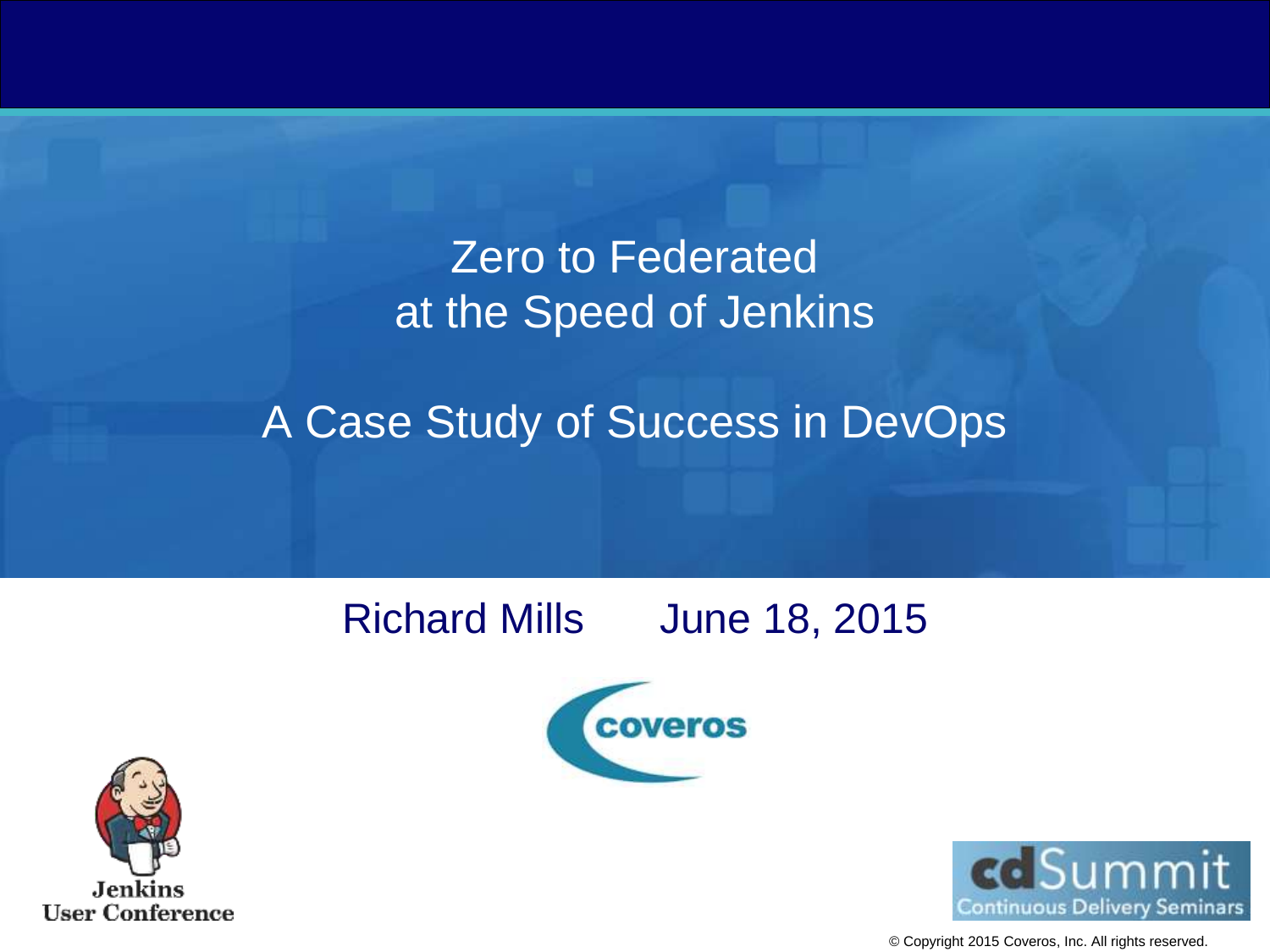## Zero to Continuous in 90 Days A Case Study of Success in DevOps

#### Richard Mills June 18, 2015







© Copyright 2015 Coveros, Inc. All rights reserved.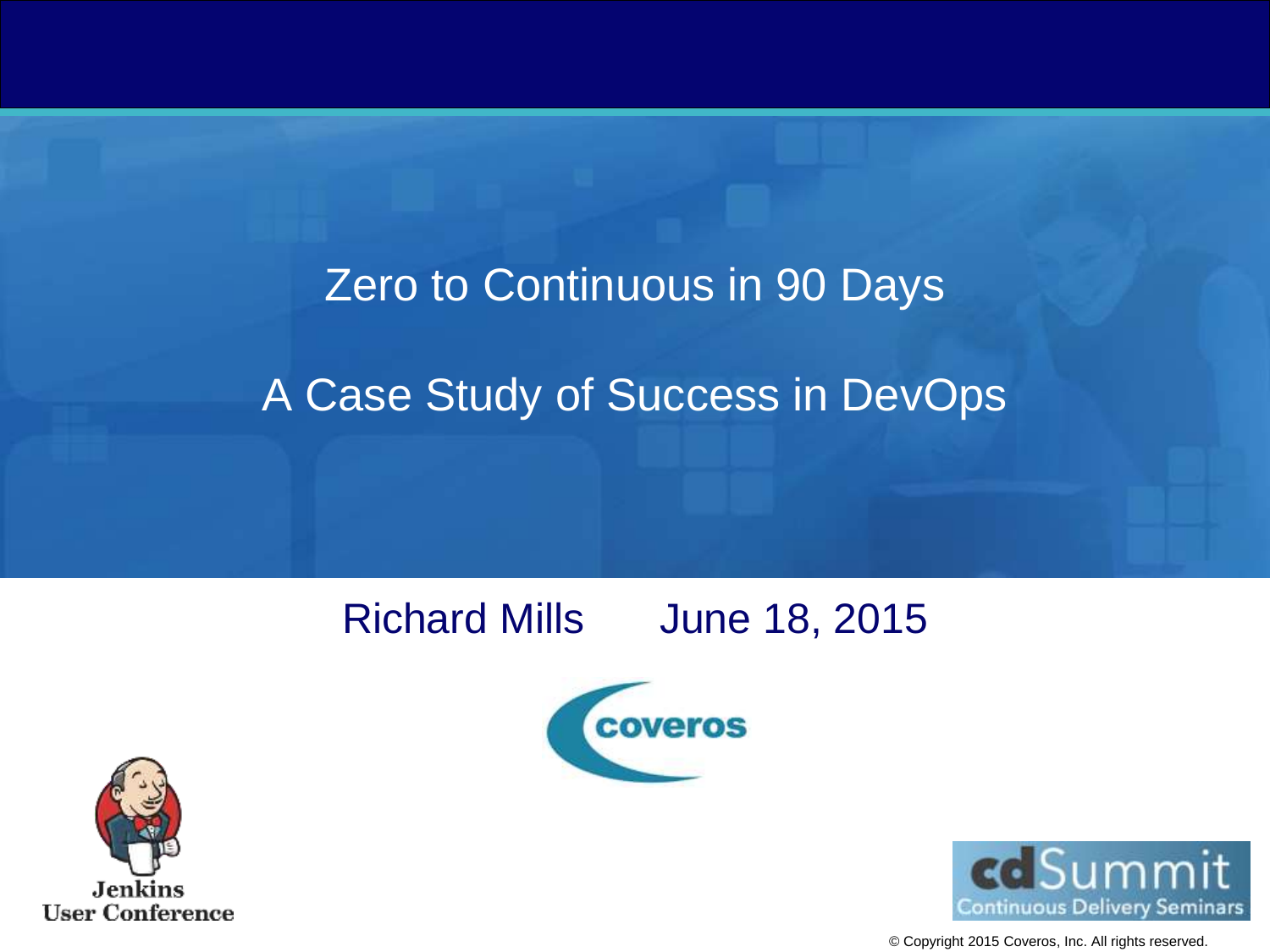#### Who is this guy?

- *Me*: Mad Software Developer turned Mad Software Engineer turned DevOps Solution Lead. Particular focus on tools and automation. CI, CD, DevOps … what's next?
	- PS: Thanks for inventing the term "DevOps" to describe what I like to do.
- *Pays my bills*: Coveros helps organizations accelerate the delivery of secure, reliable software using agile methods.
	- Agile transformations, development, and testing
	- DevOps implementations
	- Training course in Agile, DevOps, Application Security
- *Keeps me intrigued*: SecureCI
	- Open-source DevOps product
	- Integrated CI stack with security flavor









Agility. Security. Delivered.

**COVETOS**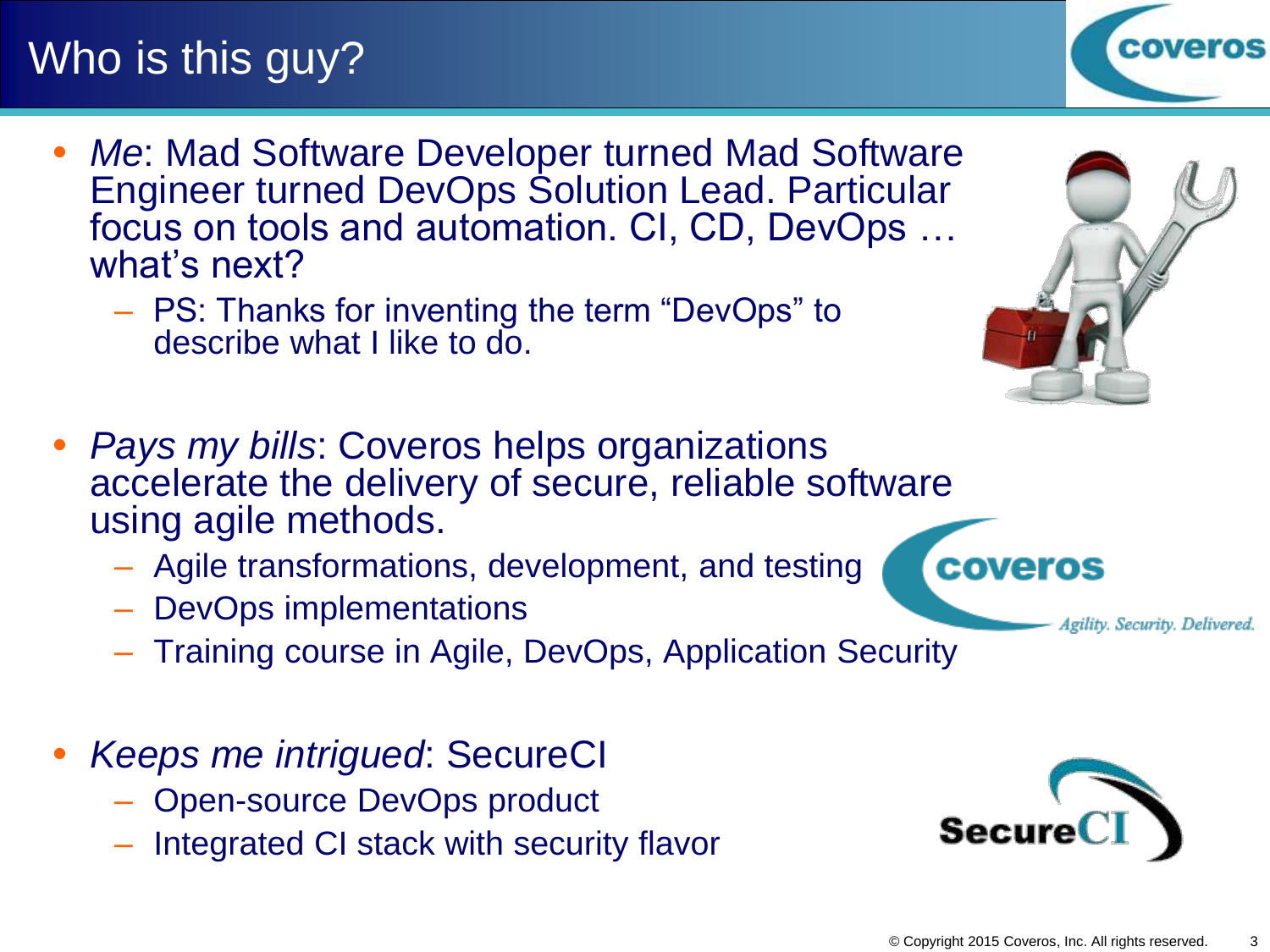

…to tell you a little about some successes we had introducing Continuous Delivery during a client engagement with a major media and advertising company.

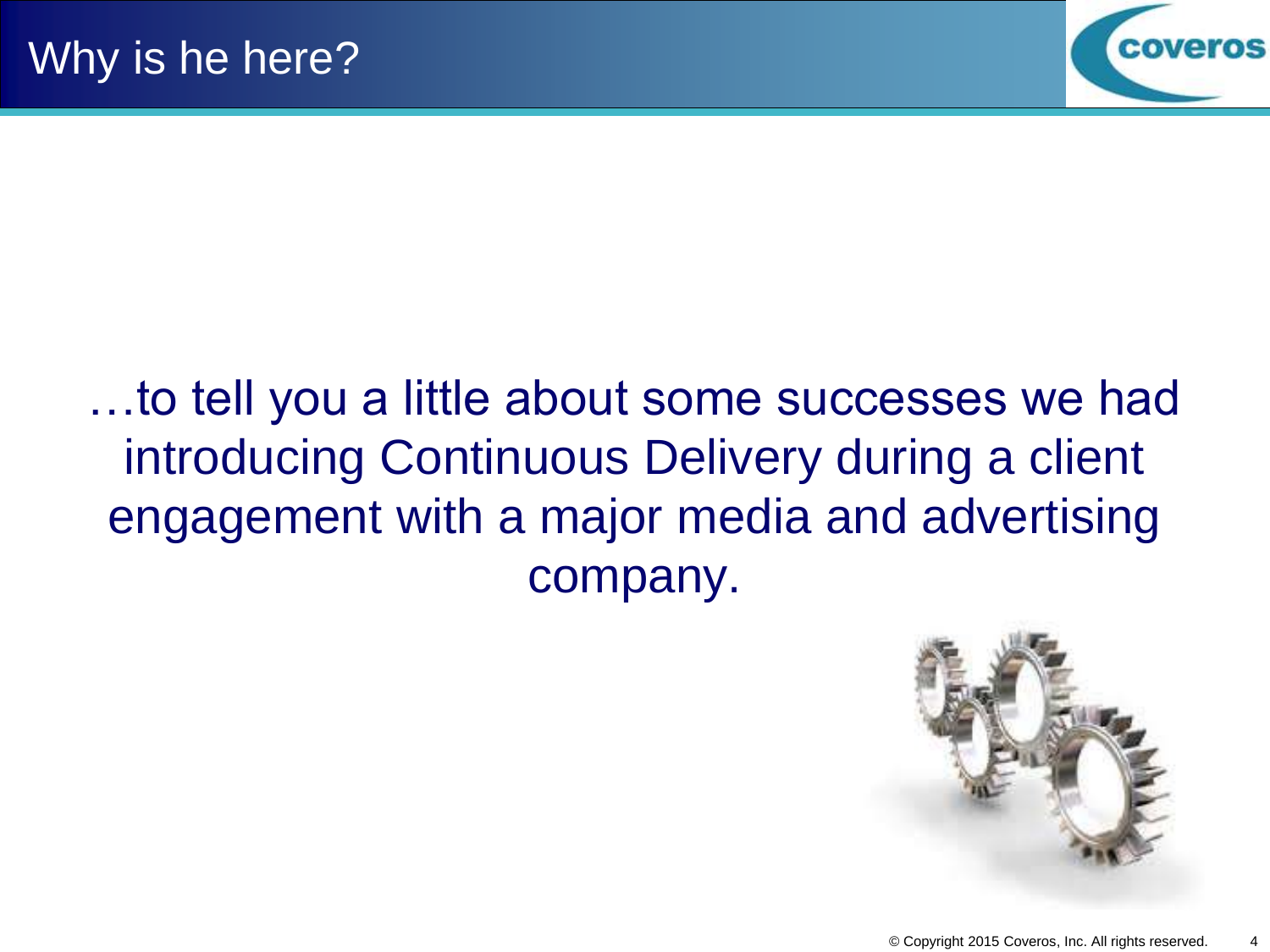#### Where did we start?

- Jenkins for continuous build
- Manual downstream activities
	- Testing and test environments managed by QA teams
	- Isolated siloes of development, QA, tech-ops groups
	- "… takes us 6 weeks to roll out completed software releases"
	- "… major pain configuring fleet of servers"
	- Long, hard-to-integrate release branches
	- "We want CI/CD"
- Two years of failed attempts to introduce Continuous Delivery (CD) into their development processes
- Green-field project to re-engineer the internal data management platform for processing advertising data
	- Approx 50 people distributed between US and Europe





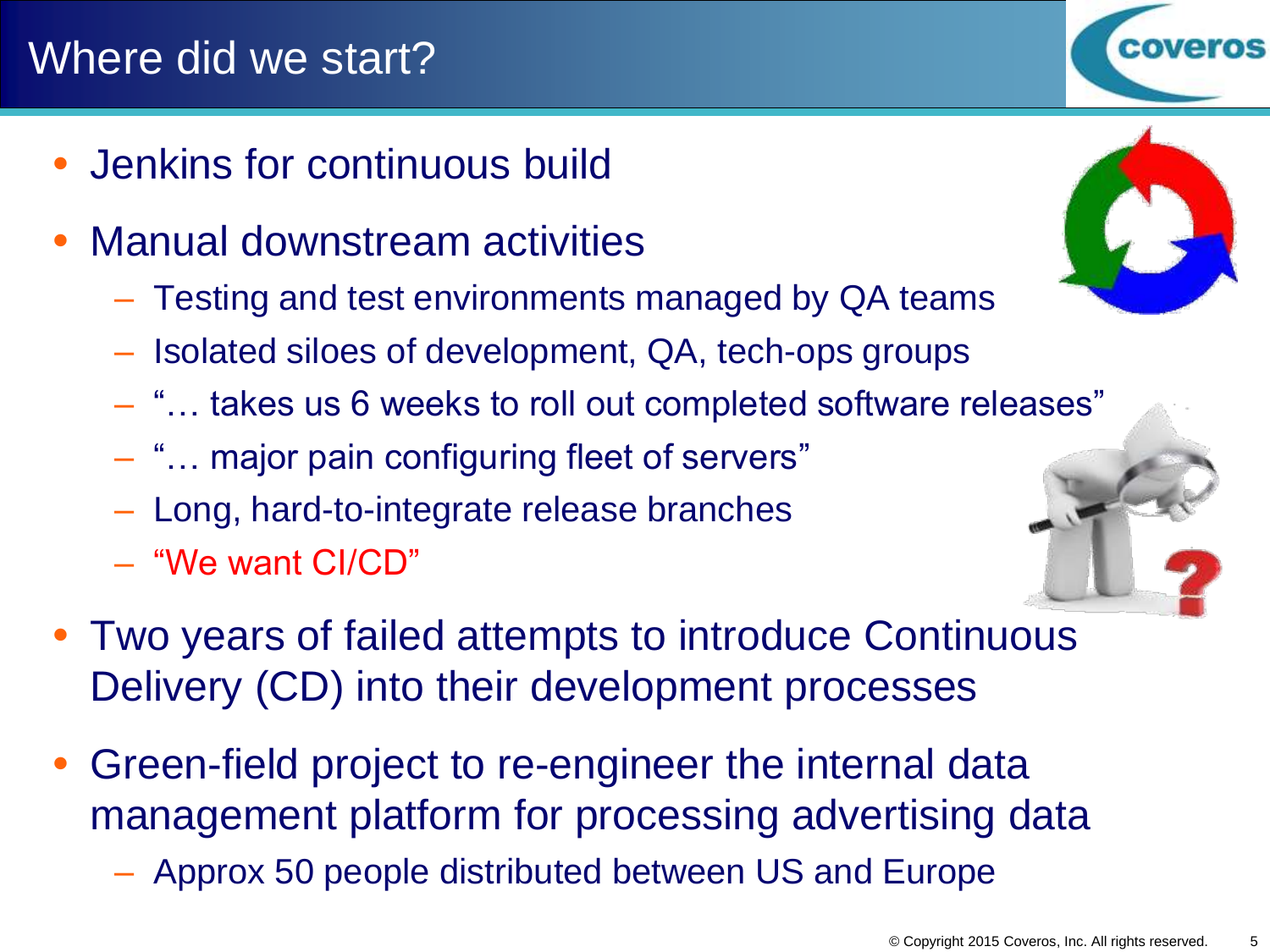#### What were we working with?

- Large, federated system with about 18 independent system components
	- Front-end UI, Tomcat REST web services, Java-based distributed data pumps, Hadoop back end
	- Installed into 3-5 environments ranging from ~15-40 servers each





**coveros**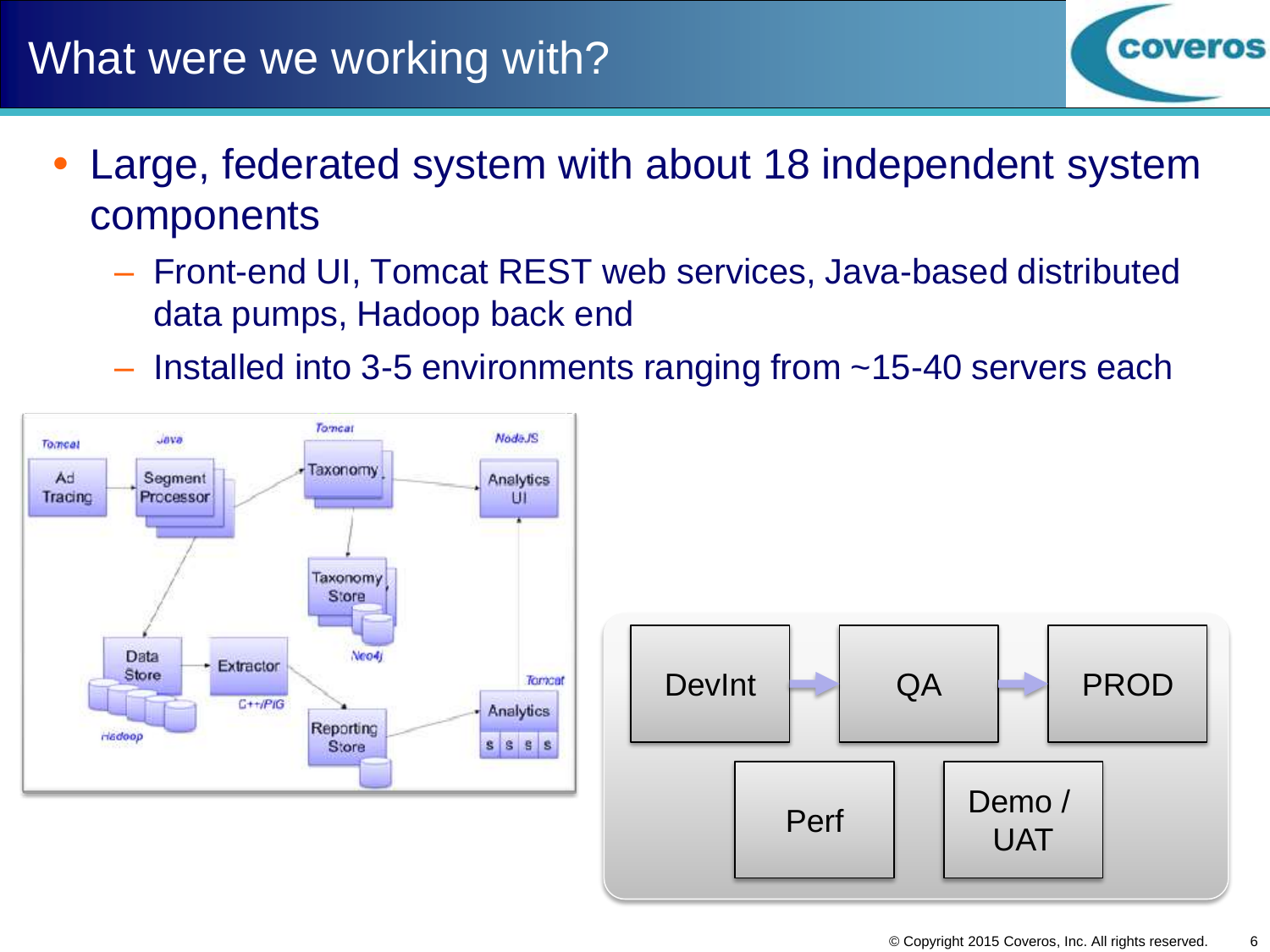#### What did we accomplish?

- Continuous build, test, delivery of most of the systems through multiple environments
	- Automated Unit, Deploy, Smoke, Integration, Functional, Performance testing
	- Automated configuration (provisioning) of new hosts into the ecosystem
	- Push-button deployment to Production
- **Benefits** 
	- Software delivered to DEV in minutes, TEST within an hour, PROD upon push-button approval
	- Developers able to develop and test across latest components
	- Developers rapidly identify problems, deliver functionality to PROD
	- 1-2 weeks from requirements to delivery to production

#### *So… what were the challenges and how did we do that?*



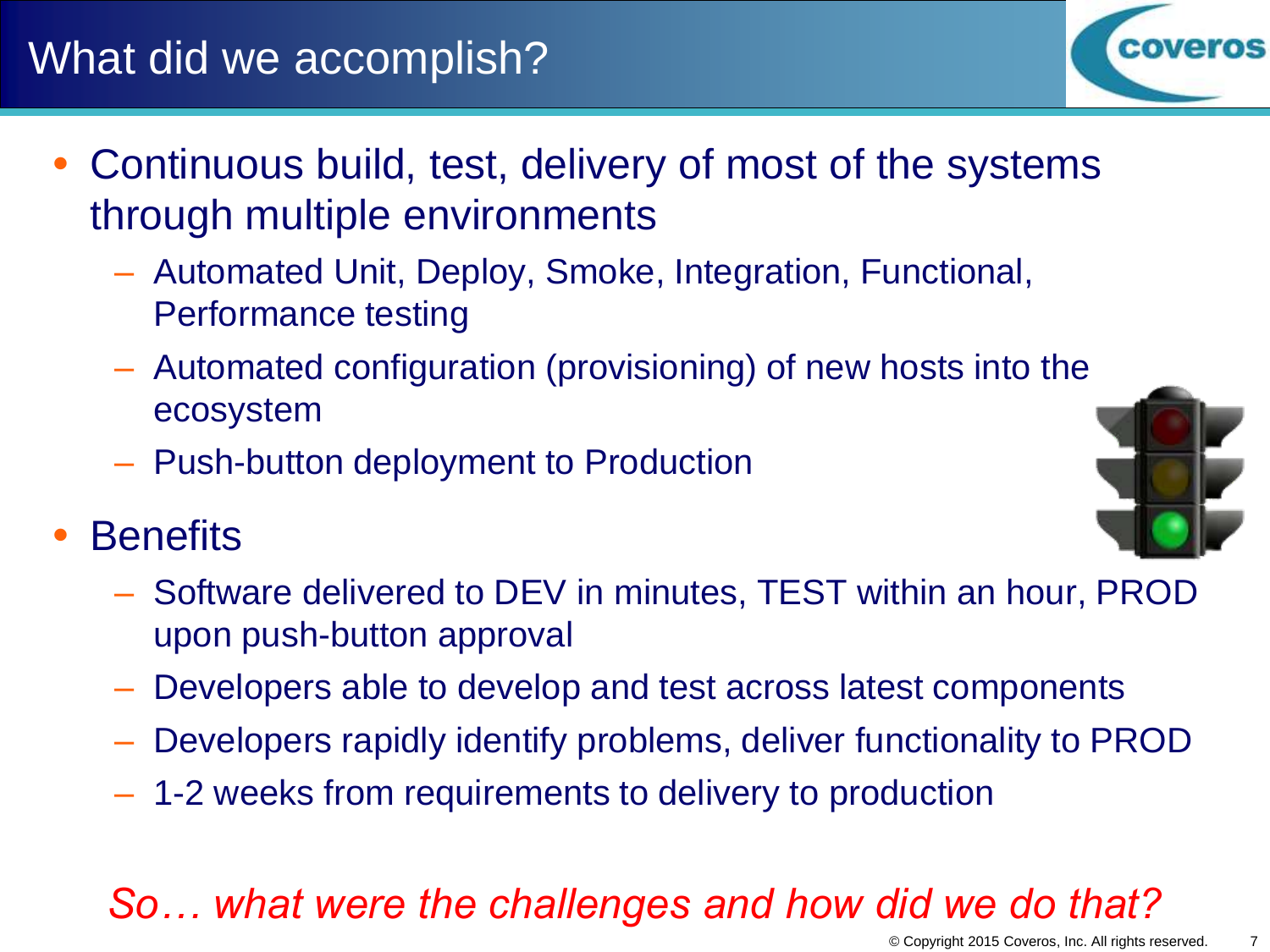#### Federations Make for Complicated Delivery



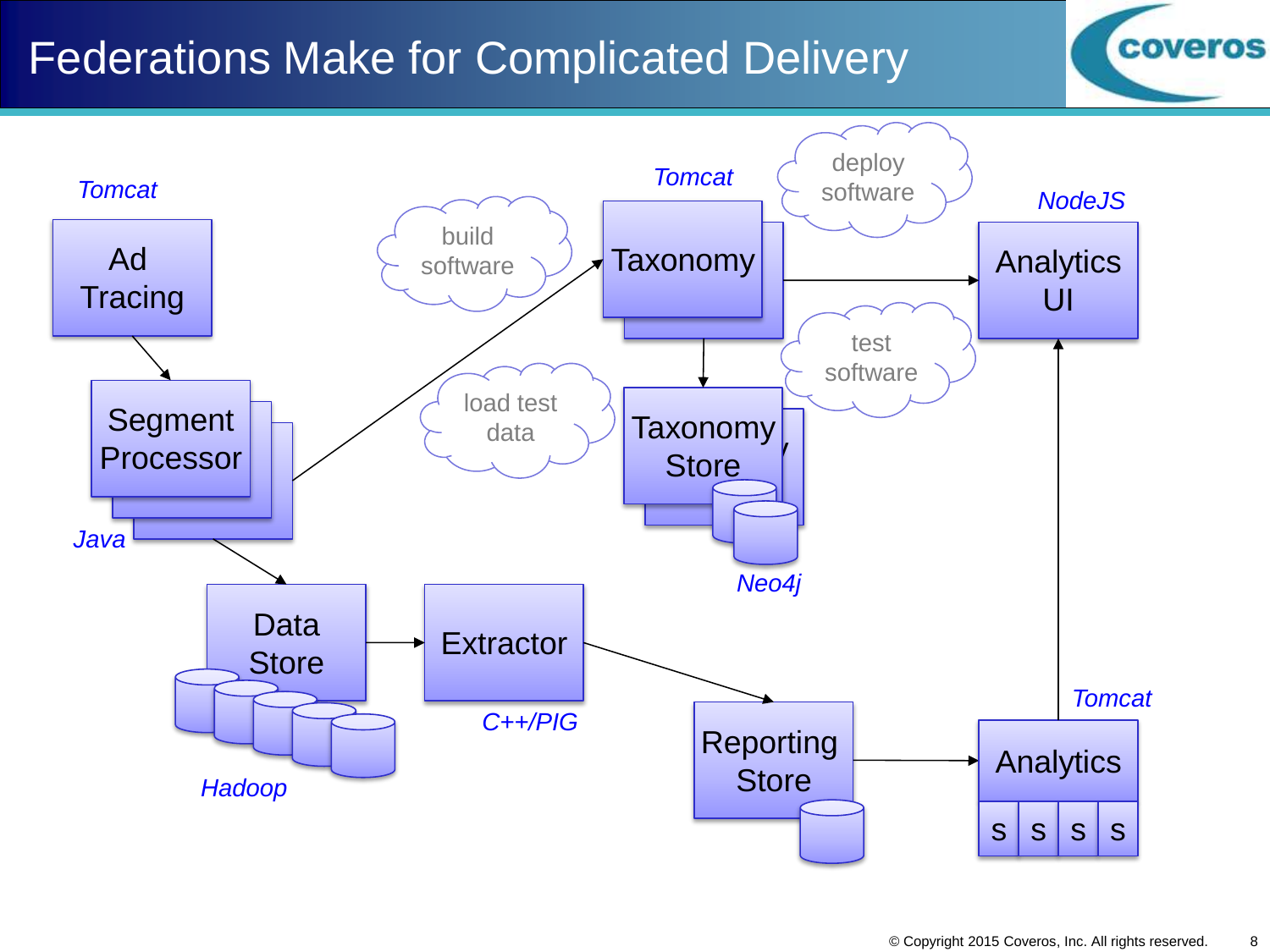#### Our Solution



 Pipeline using Git, Jenkins, Sonar, Chef to deliver (mostly) Java-based solutions onto internally managed CentOS Linux cloud environment

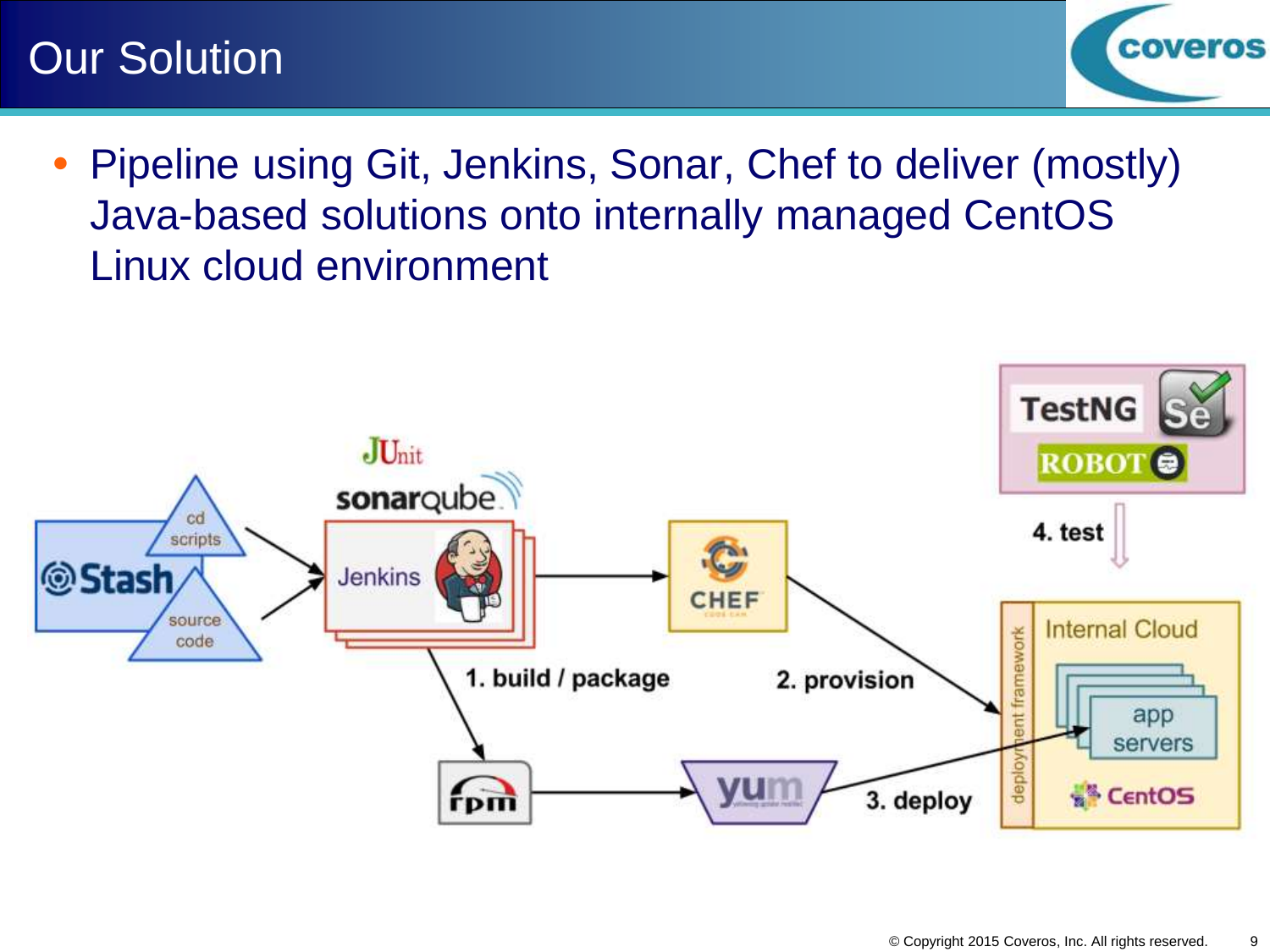#### Delivery Pipeline Design



 A pattern emerged as we built independent pipelines for our federated system components

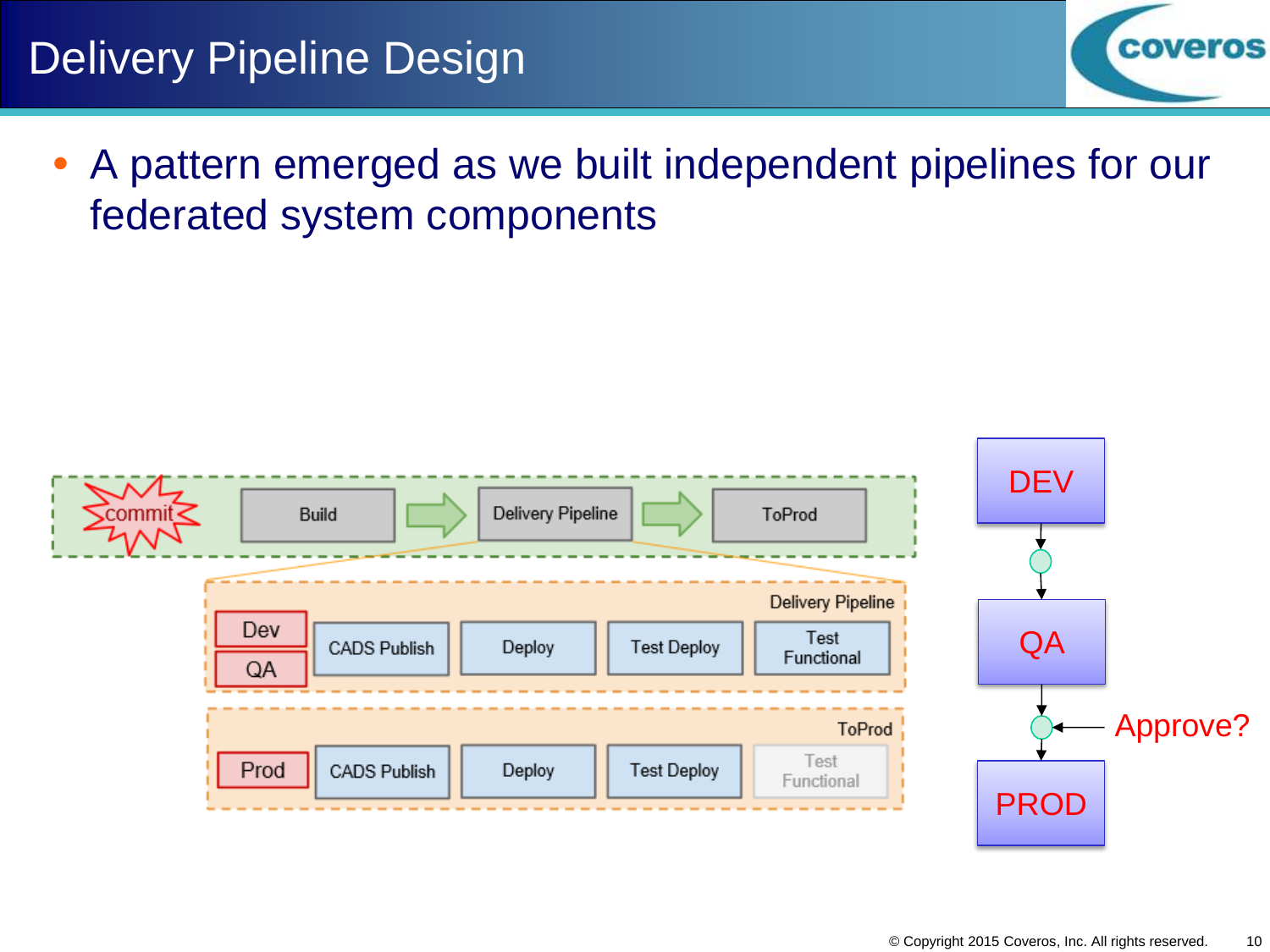#### Pipeline Implementation in Jenkins



| <b>Build Pipeline</b>                                                                                                                                                                                                                                                                                                                     | ଛ<br>$\overline{\phantom{a}}$                                                                                                                                                                                                                                                                                                                                                                                                                                                                                                                     | <b>Build Pipeline View</b>                                       |                                                                                                                                                           |                                                                                                                                                                                                                                                                                                                                                                                                                                                                                                                                                                                                                                                                                                                                                                                                                                                                                  |  |
|-------------------------------------------------------------------------------------------------------------------------------------------------------------------------------------------------------------------------------------------------------------------------------------------------------------------------------------------|---------------------------------------------------------------------------------------------------------------------------------------------------------------------------------------------------------------------------------------------------------------------------------------------------------------------------------------------------------------------------------------------------------------------------------------------------------------------------------------------------------------------------------------------------|------------------------------------------------------------------|-----------------------------------------------------------------------------------------------------------------------------------------------------------|----------------------------------------------------------------------------------------------------------------------------------------------------------------------------------------------------------------------------------------------------------------------------------------------------------------------------------------------------------------------------------------------------------------------------------------------------------------------------------------------------------------------------------------------------------------------------------------------------------------------------------------------------------------------------------------------------------------------------------------------------------------------------------------------------------------------------------------------------------------------------------|--|
| Pipeline<br>$0.2.4 -$<br><b>SNAPSHOT</b><br>757 develop                                                                                                                                                                                                                                                                                   | 0.2.4-SNAPSHOT-757 develop AnalyticsAPI-Build<br>$-$ Cut 15, 2014 x 55 54 FM<br>1 David 20 ave<br><b>Energiate KILS</b><br><b>Build</b>                                                                                                                                                                                                                                                                                                                                                                                                           | Q<br>$\mathbb{Z}$<br>$\equiv$<br>Add Targi<br><b>EXHIBI</b><br>÷ | z.<br>Manager<br>v 0.1.4-757 AnalyticsAPI-Pipeline<br>100 11 2211 7:52:00 PM<br>$+11 - 11$<br>$\bullet$                                                   | AnalyticsAPI-ToProd<br>80                                                                                                                                                                                                                                                                                                                                                                                                                                                                                                                                                                                                                                                                                                                                                                                                                                                        |  |
| Pipeline<br>$0.2.4 -$<br><b>SNAPSHOT-</b><br>756 develop                                                                                                                                                                                                                                                                                  | D.2.4-SNAPSHOT-755 develop AnalyticsAPL-Build<br><b>Car U. 2914 Columnia</b><br>a train 53 per<br><b>Templaren 14</b><br>$\mathbf{G}$                                                                                                                                                                                                                                                                                                                                                                                                             |                                                                  | v 0.1.4.755 AnalyticsAPt-Pipeline<br><b>Dealer State and Market</b><br>$= 15$ min<br>0.01                                                                 | AnalyticaAPLToProd<br><b>Console Output</b><br>Started by upstream project "AnalyticsAPI-Build" build number 742<br>originally caused by:<br>Started by user scsongll                                                                                                                                                                                                                                                                                                                                                                                                                                                                                                                                                                                                                                                                                                            |  |
| Pipeline<br>$0.2.4 -$<br><b>SNAPSHOT</b><br>755 develop<br><b><i>Pinsbra</i></b>                                                                                                                                                                                                                                                          | 0.2.4-SNAPSHOT-755 develop AnalyticsAPI-Build<br><b>EXPERIENCE</b><br><b>C. Temporania</b><br>$\omega$<br>0.2.4-SNAPSHOT-733 develop AnalyticsAPI-Elsild                                                                                                                                                                                                                                                                                                                                                                                          | ٠                                                                | v 0.2.4-755 AnalyticsAPI-Pipeline<br>100113-2014 6-11-59-00<br><b><i><u>and Breath</u></i></b><br>$\bullet$ $\bullet$<br>U 6.2.4-755 AnalyticsAPLPipetins | Stage: dev<br>Moving artifact to dev yum repo<br>Schedule job CADS-Publish<br>Build CADS-Publish #4080 started<br>CADS-Publish #4080 analytics 0.2.2-742 dev completed<br>Deploying to DevInt<br>Schedule job AnalyticsAPI-Deploy<br>Build AnalyticsAPI-Deploy #885 started<br>AnalyticsAPI-Deploy #885 DevInt 0.2.2-742 completed                                                                                                                                                                                                                                                                                                                                                                                                                                                                                                                                               |  |
| $0.2.4 -$<br><b>SNAPSHOT-</b><br>753 develop<br>"Qaint".<br>envs:each()                                                                                                                                                                                                                                                                   | 100135-2014 1-5 KW30 PM<br>13 vote 56 cms<br><b>Reagangement</b><br>G.                                                                                                                                                                                                                                                                                                                                                                                                                                                                            |                                                                  | -01231-0014 012219-09<br>0.010                                                                                                                            | Testing in DevInt<br>Schedule job AnalyticsAPI Test Deploy<br>Build AnalyticsAPI Test Deploy #867 started<br>AnalyticsAPI Test Deploy #867 DevInt completed<br>Schedule job AnalyticsAPI-SmokeTests<br>Build AnalyticsAPI-SmokeTests #615 started<br>AnalyticsAPI-SmokeTests #615 DevInt completed<br>Schedule job AnalyticsAPI-FunctionalTests                                                                                                                                                                                                                                                                                                                                                                                                                                                                                                                                  |  |
| print "<br>Stage: " + it.get('lc') + "\n"<br>print " Moving artifact to " + it.get('lc') + " yum repo 'un"<br>$1f(1t, get('env') == "Devint")$<br>"dev")<br>else<br>envs[envs.indexOf(it]-1].get('lc'), TO LIFECVCLE: it.get('lc') )<br>Deploying to " + it.get('env') + "\n"<br>print "<br>Testing in " + it get('env') + "\n"<br>print. | build( "CADS-Publish", ARTIFACT_NAME: "analytics", ARTIFACT_VERSION: params["ARTIFACT_VERSION"], ARTIF<br>build("CADS-Promote", ARTIFACT_NAME: "analytics", ARTIFACT_VERSION: params["ARTIFACT_VERSION"], ARTIFA<br>build( "AnalyticsAPI-Deploy", DMP_ENVIRONMENT: it.get('env'), ARTIFACT_VERSION: params["ARTIFACT_VERSION'<br>build( "AnalyticsAPI_Test_Deploy", DMP_ENVIRONMENT: it.get('env')<br>build( "AnalyticsAPI-SmokeTests", DMP ENVIRONMENT: 1t.get('env') )<br>build( "AnalyticsAPI-FunctionalTests", DMP ENVIRONMENT: it.get('env') |                                                                  | <b>Build Flow Plugin</b>                                                                                                                                  | Build AnalyticsAPI-FunctionalTests #91 started<br>AnalyticsAPI-FunctionalTests #91 DevInt completed<br>Stage: ga<br>Moving artifact to ga yum repo<br>Schedule job CADS-Promote<br>Build CADS-Promote #1548 started<br>CADS-Promote #1548 analytics 0.2.2-742 completed<br>Deploying to QaInt<br>Schedule job AnalyticsAPI-Deploy<br>Build AnalyticsAPI-Deploy #886 started<br>AnalyticsAPI-Deploy #886 DaInt 0.2.2-742 completed<br>Testing in OaInt<br>Schedule job AnalyticsAPI Test Deploy<br>Build AnalyticsAPI Test Deploy #868 started<br>AnalyticsAPI Test Deploy #868 OaInt completed<br>e job AnalyticsAPI-SmokeTests<br>nalyticsAPI-SmokeTests #616 started<br>CSAPI-SmokeTests #616 0aInt completed<br>e job AnalyticsAPI-FunctionalTests<br>Build AnalyticsAPI-FunctionalTests #92 started<br>AnalyticsAPI-FunctionalTests #92 OaInt completed<br>Finished: SUCCESS |  |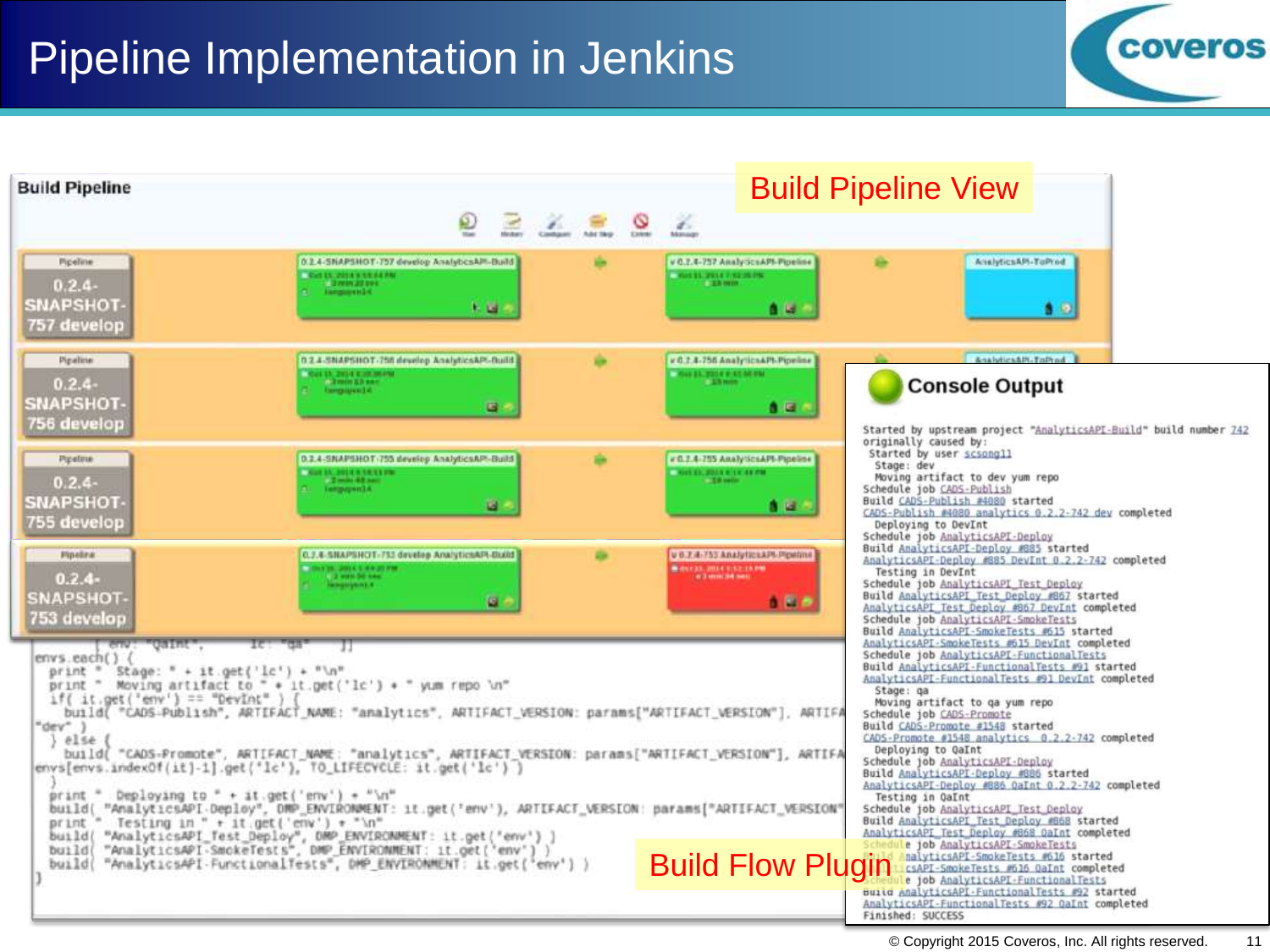#### A Note on Jenkins Orchestration with Chef



- We used Chef "environments" to map a host name to a Chef tag and Chef role
	- Jenkins use Chef **knife** script to read the environment data
	- Jenkins used Chef **knife** to assign tags and roles during one-time "provisioning" phase
	- Jenkins used Chef **knife ssh** commands to execute **chef-client** based on a tag search to execute assigned roles/recipes
	- Jenkins used **knife** to write versions and configuration info into Chef data bags







| <b>Attribute:</b>                                                           | <b>Value</b>                                                                                                                                                                     |
|-----------------------------------------------------------------------------|----------------------------------------------------------------------------------------------------------------------------------------------------------------------------------|
| analytics-id.Production.date                                                | 3114-10-00                                                                                                                                                                       |
| nalytics-ui.Production.version-                                             | 11.0426                                                                                                                                                                          |
| analytics.Production.date                                                   | 2014-10-08                                                                                                                                                                       |
| analytics Production version                                                | 0.3.3-742                                                                                                                                                                        |
| enalytics ut/hoduction.yarsign                                              | 1.0405                                                                                                                                                                           |
| <b>COMMUNITY</b>                                                            | This is a dynamically defined data trag to record software versions that<br>are initiated in various enuronments. If is updated programatically when<br>sufficient in installed. |
| component.Production.date                                                   | $205.6$ 0% 1%                                                                                                                                                                    |
| component.Production.version                                                | 123407                                                                                                                                                                           |
| dired-bag-cache.Production.date                                             | 2064-10-15                                                                                                                                                                       |
| Chairman and Company and Company and<br>itred-tag-cache.Production.version. | 11111                                                                                                                                                                            |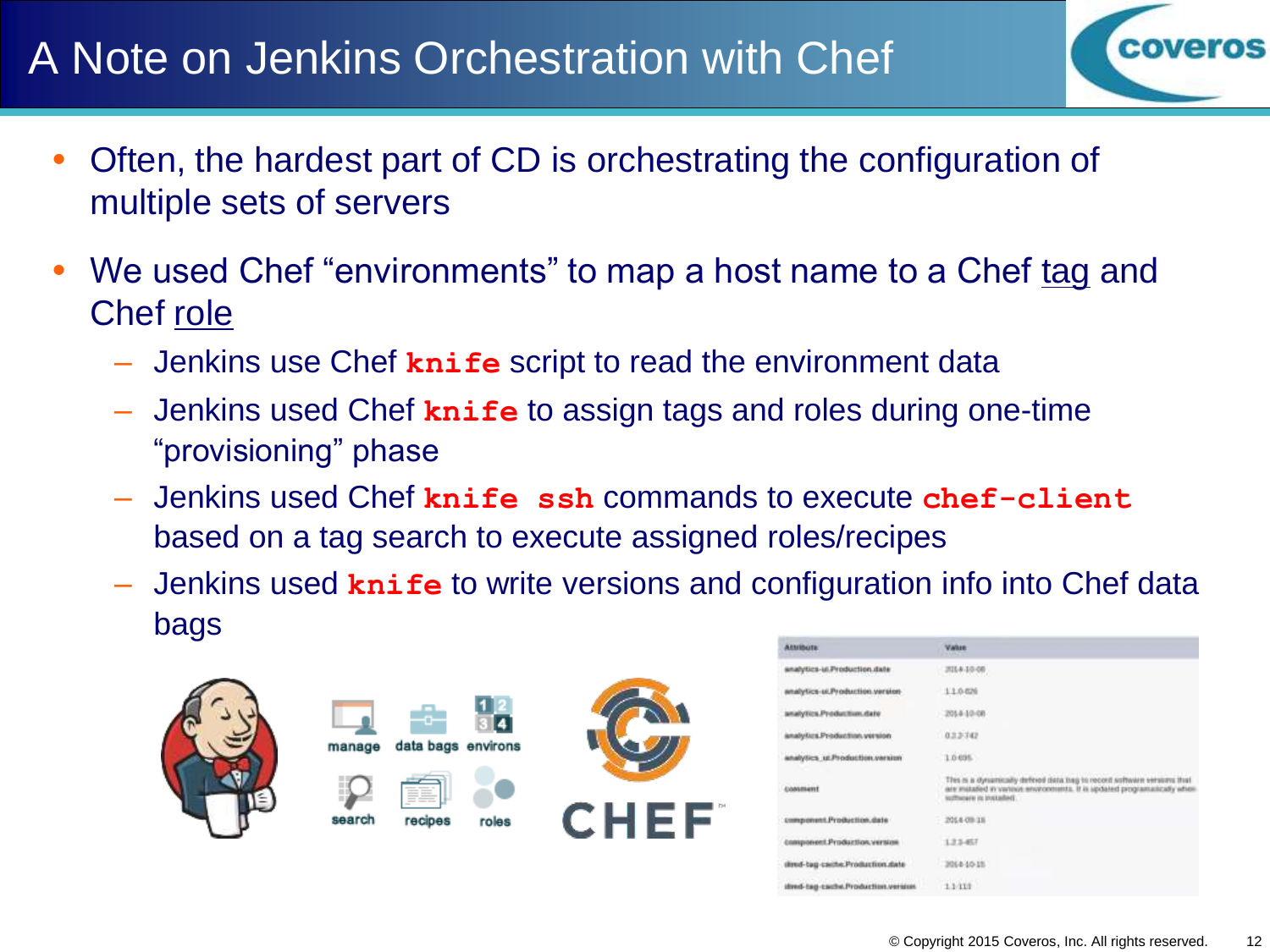#### Component Build Implementation



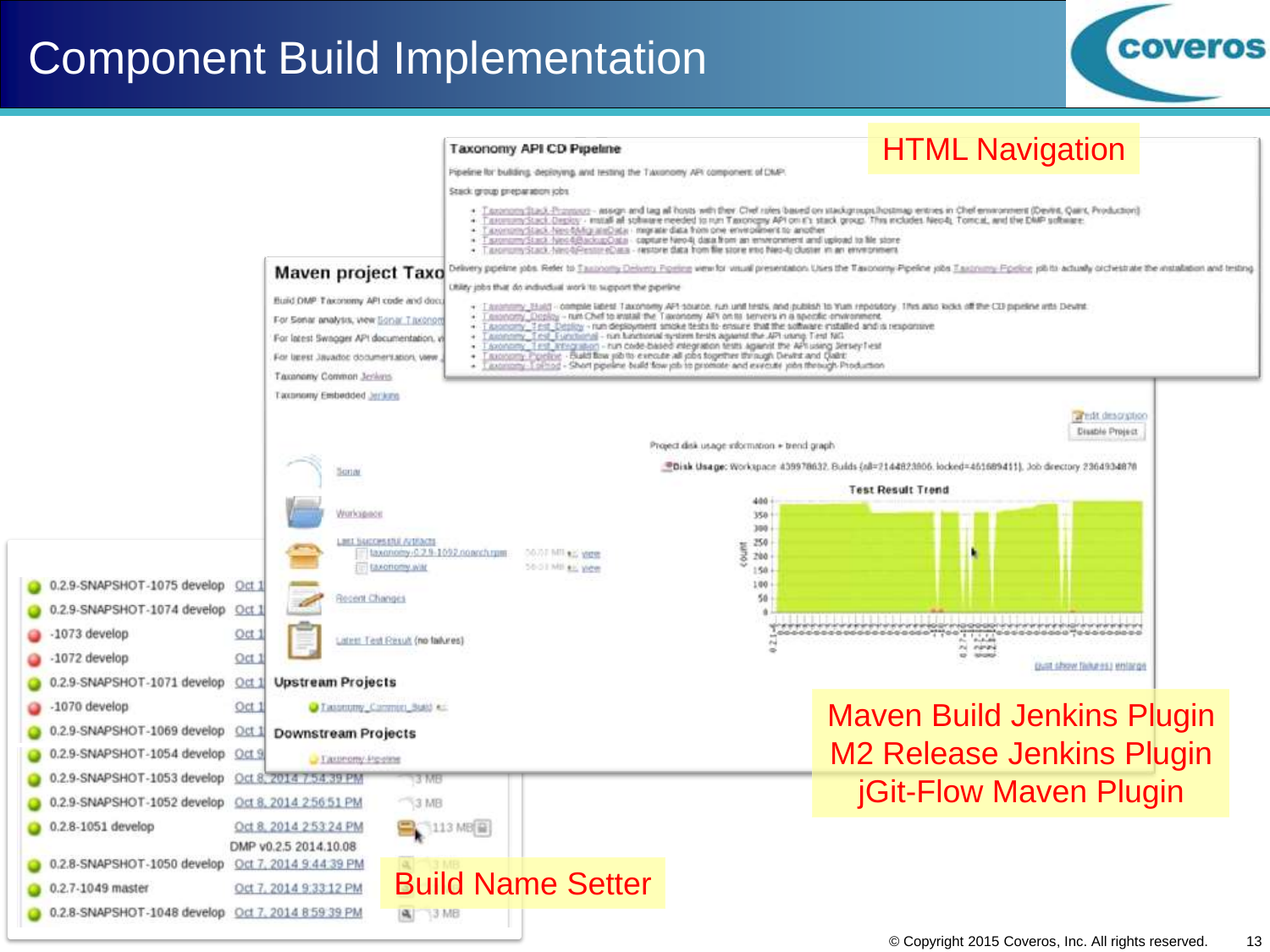#### Central Jenkins Dashboard



 Digesting a multi-node Jenkins CD system with LOTS of jobs Dochhoord View

| Welcome to the DMP Jenkins Continuous Delivery Pipeline                                                                                                                                                                                                                                                                              |                                                                              |                                                                                                              | Dashooaru view<br><b>Continuous Delivery Pipelines</b> | <b>Nested View</b>                                                                                                                                                                                         |               |
|--------------------------------------------------------------------------------------------------------------------------------------------------------------------------------------------------------------------------------------------------------------------------------------------------------------------------------------|------------------------------------------------------------------------------|--------------------------------------------------------------------------------------------------------------|--------------------------------------------------------|------------------------------------------------------------------------------------------------------------------------------------------------------------------------------------------------------------|---------------|
| This is imponsible for building, integrating, testing, and deploying the Data Management Platform components.<br>GUIDELINES: For information on creating and maintaining jobs for your teams, west the provincing to customings Google doc.<br>. Chel Servan<br>· Social dashkoard<br>· Preduction Artifact versions and mailed date |                                                                              |                                                                                                              |                                                        | These jab chains are responsible for delivering new code through the sanisus pipelines.<br>NOTE: To add a new pipeline, select "tiew View" on the left and add a thaid Pipeline or Delivery Pipeline vans. |               |
|                                                                                                                                                                                                                                                                                                                                      |                                                                              | All COP peines Components DMP Metrics DMP Office Segmenter DAShD04Fd DevOps Pipeline Dashboard Tests v0.1Ear | View                                                   | All [CDP(pelines.) Components   DMF Motives   DAP Office Segmentar   Dasfitcard   DevOps   Pipieline Dasfitcard   Titata                                                                                   |               |
| Jobs Grid                                                                                                                                                                                                                                                                                                                            |                                                                              |                                                                                                              |                                                        | AUGUST DOUGH                                                                                                                                                                                               |               |
| @ Casdao Evingestor-fruid                                                                                                                                                                                                                                                                                                            | <b>O</b> CIES AUDIENCE                                                       |                                                                                                              | D                                                      | Arabisattezone Zurüffantine                                                                                                                                                                                |               |
| Adrie Evingestor Deploy                                                                                                                                                                                                                                                                                                              | <b>Q O GrCommit</b>                                                          |                                                                                                              | 疣                                                      | Analyticampath Payment                                                                                                                                                                                     |               |
| Athen Futragenced Development                                                                                                                                                                                                                                                                                                        | <b>Q. Grateria</b><br>Adve I Vingestor Devint Prompte<br><b>Q</b> distanting |                                                                                                              | ଈ                                                      |                                                                                                                                                                                                            |               |
|                                                                                                                                                                                                                                                                                                                                      |                                                                              |                                                                                                              | 回                                                      | Analytica PSG-Payment                                                                                                                                                                                      |               |
| C. Adapt Vingerini Qani Depky<br>Q) C Cut_Sanc_September test<br><b>AdapTymgestor Stack Promisen</b><br>2 Japontschephenkorpherand Nurd<br><b>Q</b> Jerken Test Dealer<br>ArabticaAPI Csald<br>C C Machinestatul Hoducers Cepley<br>Anatomer Depicy                                                                                  |                                                                              |                                                                                                              | ø                                                      | AnalyticsUA Psychold                                                                                                                                                                                       |               |
|                                                                                                                                                                                                                                                                                                                                      |                                                                              |                                                                                                              | ඬ                                                      | Dan Behedules Pisminer                                                                                                                                                                                     |               |
|                                                                                                                                                                                                                                                                                                                                      |                                                                              |                                                                                                              | 疣                                                      |                                                                                                                                                                                                            |               |
|                                                                                                                                                                                                                                                                                                                                      |                                                                              |                                                                                                              | 逾                                                      | <b>Thre Segneras Papine</b>                                                                                                                                                                                |               |
| AnalyticsAPI FunctionalTicita                                                                                                                                                                                                                                                                                                        | MochmeStatisProducers Test Doploy                                            |                                                                                                              | Ю                                                      | Plack-StreamerPareline                                                                                                                                                                                     |               |
| P Analytics API-Smoke Texits                                                                                                                                                                                                                                                                                                         | Ditemporal Publish<br>۰                                                      |                                                                                                              | ø                                                      | Pendlistons, BuildEgebor.                                                                                                                                                                                  |               |
| Big Anatytics API: Test, OldsBoy                                                                                                                                                                                                                                                                                                     | O Chatter Habla Digitor Test                                                 |                                                                                                              | 田                                                      |                                                                                                                                                                                                            |               |
| C (@ Anathocahadoco - Build                                                                                                                                                                                                                                                                                                          | Clichen Aetie Inscript Inch                                                  |                                                                                                              | ۵                                                      | <b>Segmentsdesser, BuildFilehoe</b>                                                                                                                                                                        |               |
| C Created Contable Center                                                                                                                                                                                                                                                                                                            | <b>Q3</b> Q significe kette utrieg build                                     |                                                                                                              | 鹵                                                      | Segmester, Hughs Pateline                                                                                                                                                                                  |               |
| <b>C &amp; Analytical reports</b> Duild                                                                                                                                                                                                                                                                                              | <b>O</b> Collect kettle wrapper build                                        |                                                                                                              | 砲<br>Segmentel/Speltra                                 |                                                                                                                                                                                                            |               |
| <sup>3</sup> P-Matyticsmipata C-tiploy                                                                                                                                                                                                                                                                                               | Latest Builds<br>Ø.                                                          |                                                                                                              |                                                        |                                                                                                                                                                                                            |               |
| <b>BSACHOOLED.AD</b>                                                                                                                                                                                                                                                                                                                 | Latest builds                                                                |                                                                                                              | 不好                                                     | <b>Unstable Jobs</b>                                                                                                                                                                                       | 4900          |
| <b>O</b> & America A.R.Depkar                                                                                                                                                                                                                                                                                                        | Job                                                                          | <b>Build</b>                                                                                                 | Time                                                   | AdapTyIngestor-Build                                                                                                                                                                                       |               |
| C 12 Anabhost # Functional Tests                                                                                                                                                                                                                                                                                                     | ELSAgent-Monitor                                                             | Q44415                                                                                                       | Oct 17, 2014 8:53:45 PM                                | C CAnalyticsUI-Build                                                                                                                                                                                       | ଛ             |
| C Columbia st.8-Simoke Tests                                                                                                                                                                                                                                                                                                         | ELSAgent-Monitor<br>0                                                        | 0#4414                                                                                                       | Oct 17, 2014 7:53:45 PM                                | AnalyticsUI-SmokeTests                                                                                                                                                                                     | ଛ             |
|                                                                                                                                                                                                                                                                                                                                      | Taxonomy Test Functional                                                     | $#1275$ Devint                                                                                               | Oct 17, 2014 7:38:43 PM                                | Coffine-kettle-wrapper-deploy                                                                                                                                                                              | (Q            |
|                                                                                                                                                                                                                                                                                                                                      | Taxonomy Test Deploy                                                         | $-41538$ Devint                                                                                              | Oct 17, 2014 7:38:28 PM                                | Coffine consumer ui                                                                                                                                                                                        | $\mathcal{D}$ |
|                                                                                                                                                                                                                                                                                                                                      | Taxonomy Deploy                                                              | #1461 Devint 0.2.9-1092                                                                                      | Oct 17, 2014 7:32:58 PM                                | <b>C</b> Ill Pixel-Streamer Test                                                                                                                                                                           | ଛ             |
|                                                                                                                                                                                                                                                                                                                                      | Nexus-Publish                                                                | $-u4413 taxonomy$                                                                                            | Oct 17, 2014 7:31:13 PM                                | Segmentindexer-Build                                                                                                                                                                                       | ଢ             |
|                                                                                                                                                                                                                                                                                                                                      | CADS-Publish                                                                 | #4465 taxonomy 0.2.9-1092 dev                                                                                | Oct 17, 2014 7:31:13 PM                                | <b>C Taxonomy Test Functional</b>                                                                                                                                                                          | ଛ             |
|                                                                                                                                                                                                                                                                                                                                      | Taxonomy Test Functional                                                     | $#1274$ Devint                                                                                               | Oct 17, 2014 7:26:58 PM                                | <b>O</b> MUserKeyStore-Dep                                                                                                                                                                                 |               |
|                                                                                                                                                                                                                                                                                                                                      | Taxonomy Test Deploy                                                         | $-41537$ Devint                                                                                              | Oct 17, 2014 7:26:43 PM                                | Unstable Builds                                                                                                                                                                                            | ⊛             |
|                                                                                                                                                                                                                                                                                                                                      | Taxonomy Deploy                                                              | #1460 Devint 0.2.9-1091                                                                                      | Oct 17, 2014 7:19:38 PM                                |                                                                                                                                                                                                            |               |

#### © Copyright 2015 Coveros, Inc. All rights reserved. 14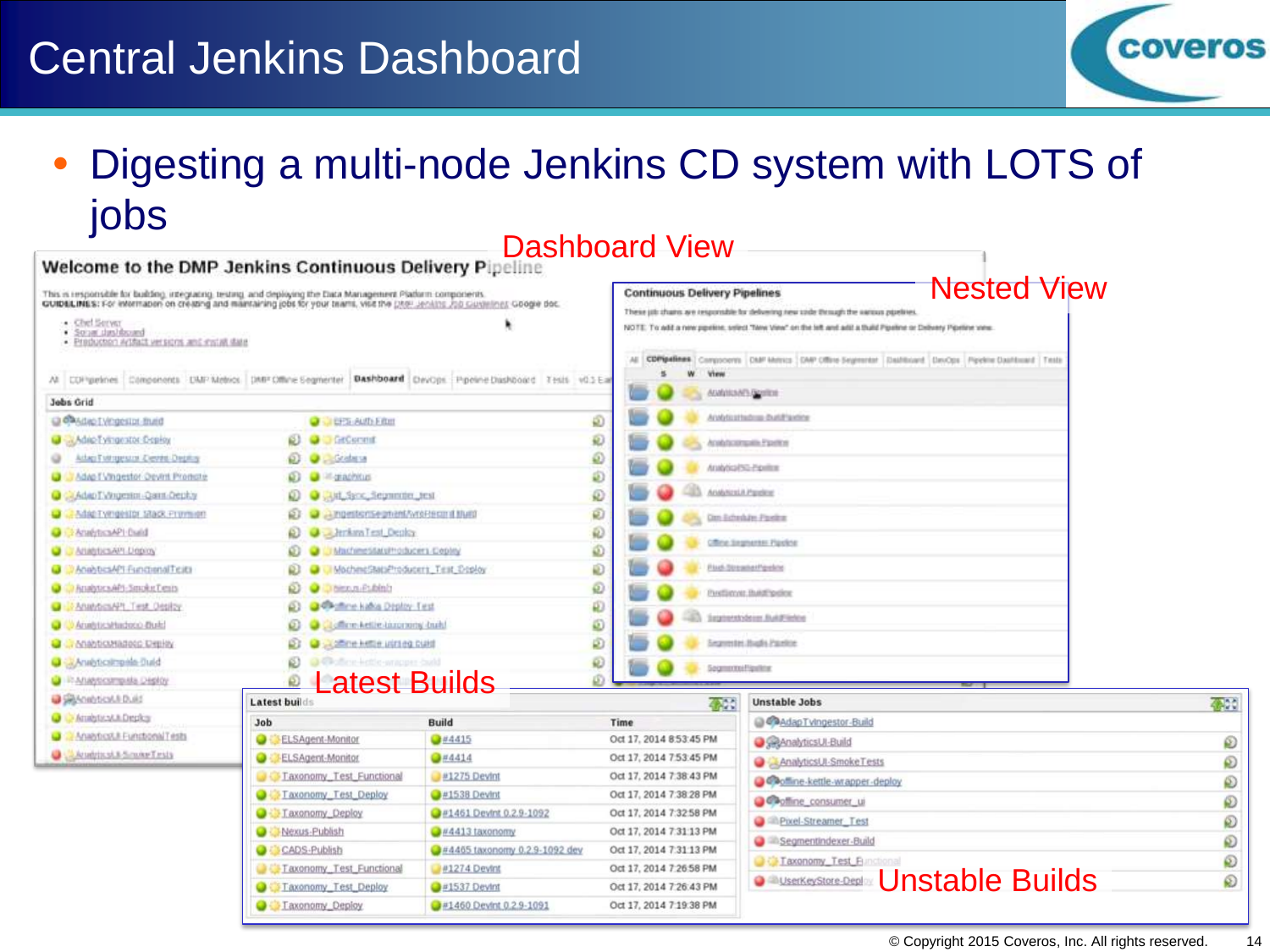

*Scene: At the end of a well-played demo of the brand new UI by the product team after a week long "hack-a-thon" with 20 Dev/QA/Ops guys in a room…*

> **CTO**: "That was an awesome demo … and it's all being done with CICD, right? <*awkward laughing*>"



**Me**: "Yes. Of course."

**CTO**: "Really?!"

**Me**: "Yes. We built the automation with the dev team while they were writing the code."



**CTO**: <shocked look> "Damn. That really IS awesome."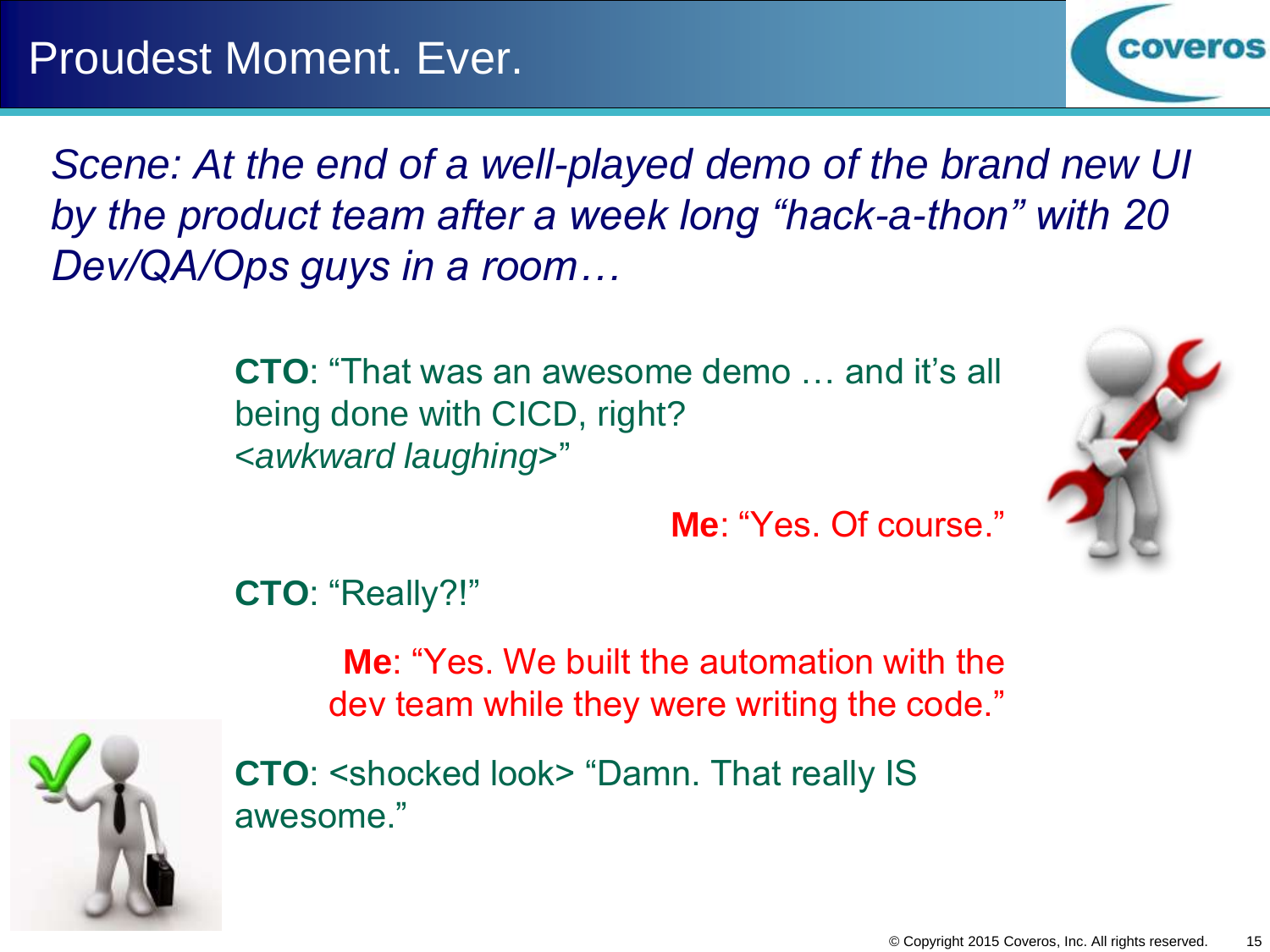### Organizational Factors of Success

- Integrated, dedicated personnel
	- Ops … machine configuration, admin skills
	- Dev … code ownership, unit tests, configuration
	- QA … test code, rapid feedback
- DevOps "boot-strap" skillset (fill the gap) – Integrated DevOps mentoring
- Remove barriers: get people what they need when they need it (machines, tools, network access, whatever…)
- Automated testing is critical
	- Build confidence in your application
	- Continuous and incremental improvement: ratchet up quality goals that can't be hit on day one





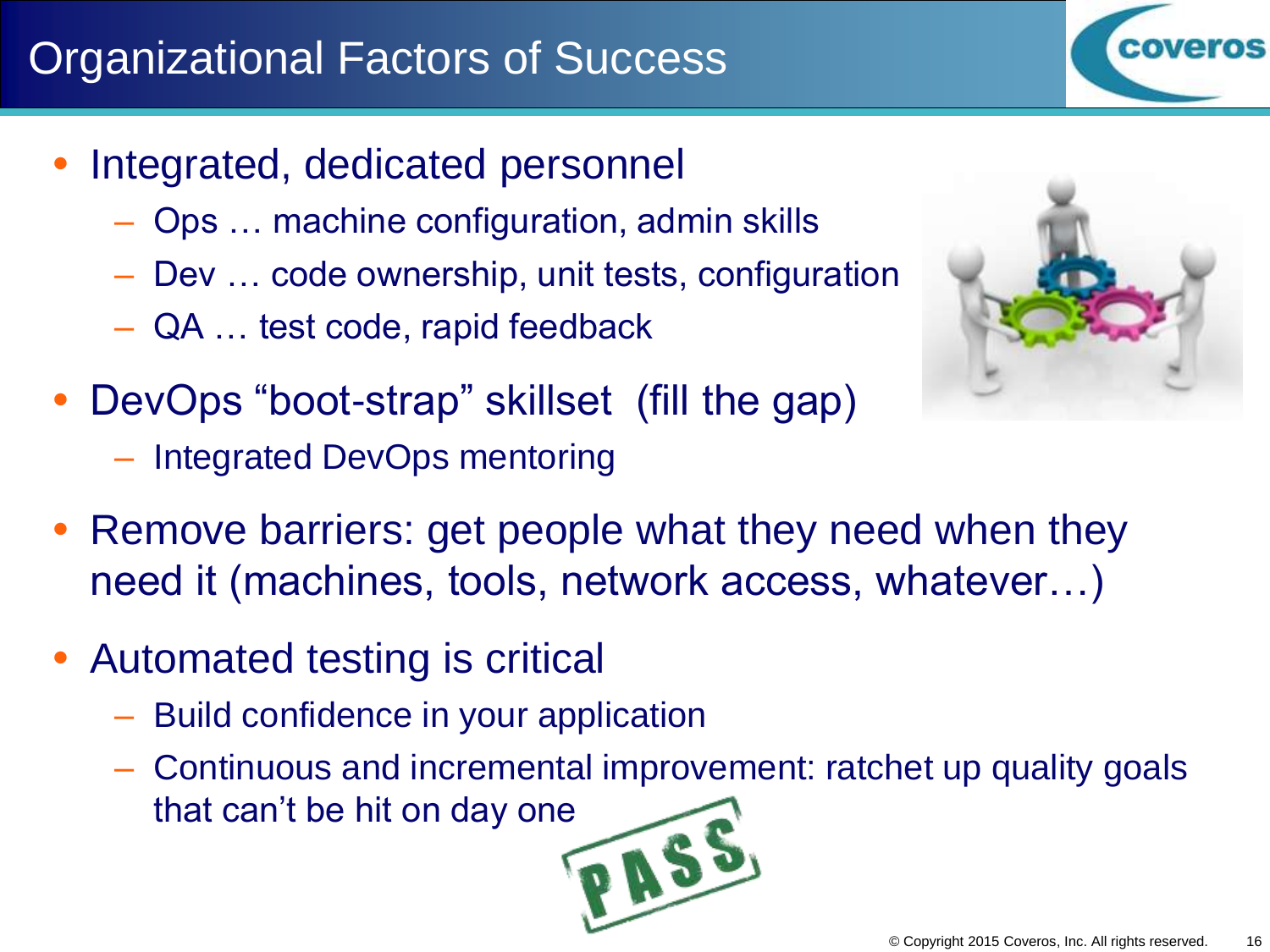### Organizational Structure – DevOps Anti-Patterns

#### *Problematic*

Separate silos



Dev, Ops, DevOps silos



No Ops



Ops



*Desired*

**coveros** 

http://blog.matthewskelton.net/2013/10/22/what-team-structure-is-right-for-devops-to-flourish/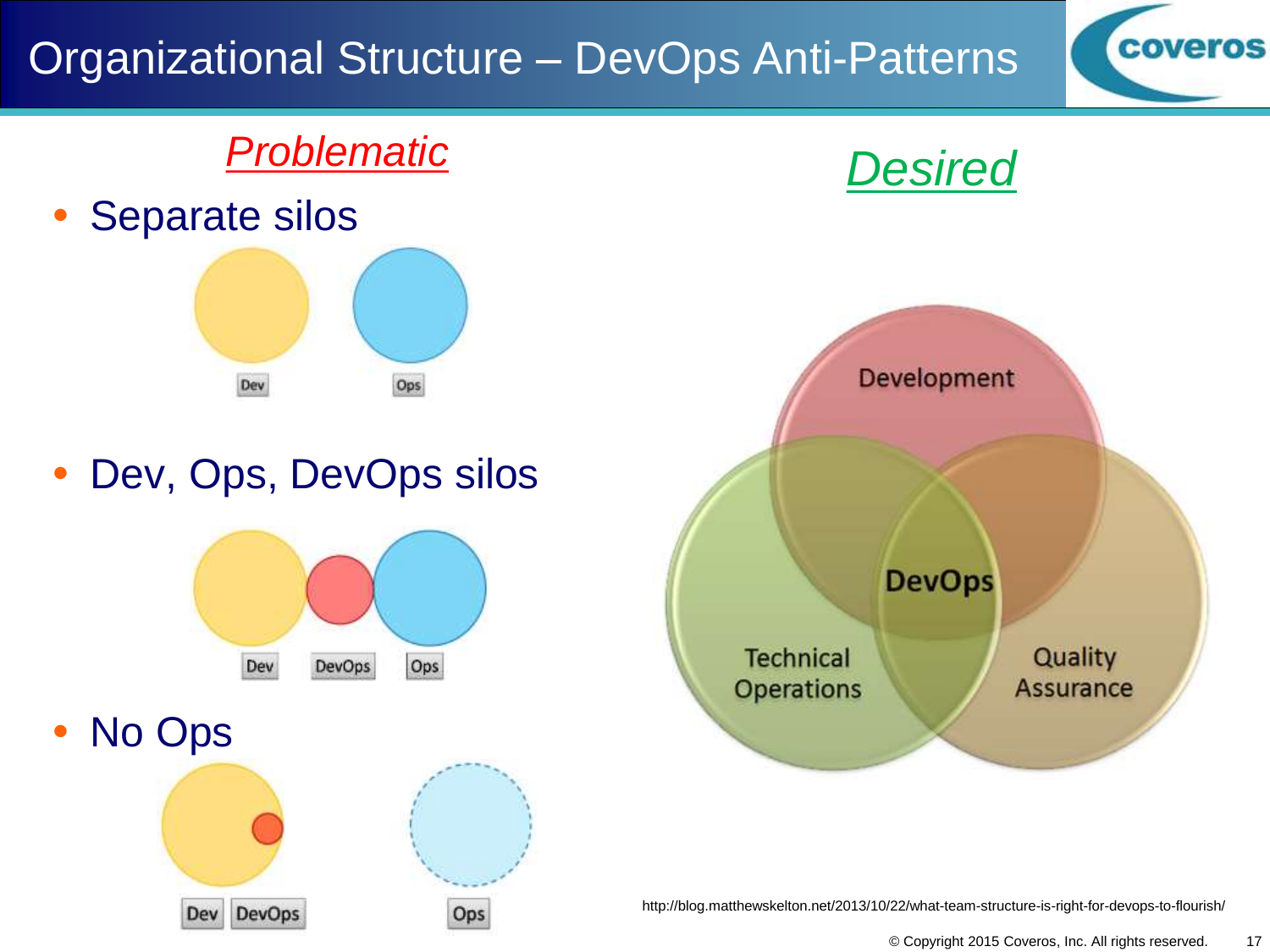#### Getting Started with Continuous Delivery

- Automate the most frequent (or painful) thing(s) first
	- **Compile**
	- Unit test
	- Deploy/configure your app
	- Test your deployment
	- Deploy/configure middleware
	- Configure new servers
	- Launch/harvest dynamic servers
- Don't forget automated testing!



- Use your build server as the center of everything (initially)
- Eventually: figure out how to "engineer" your pipeline